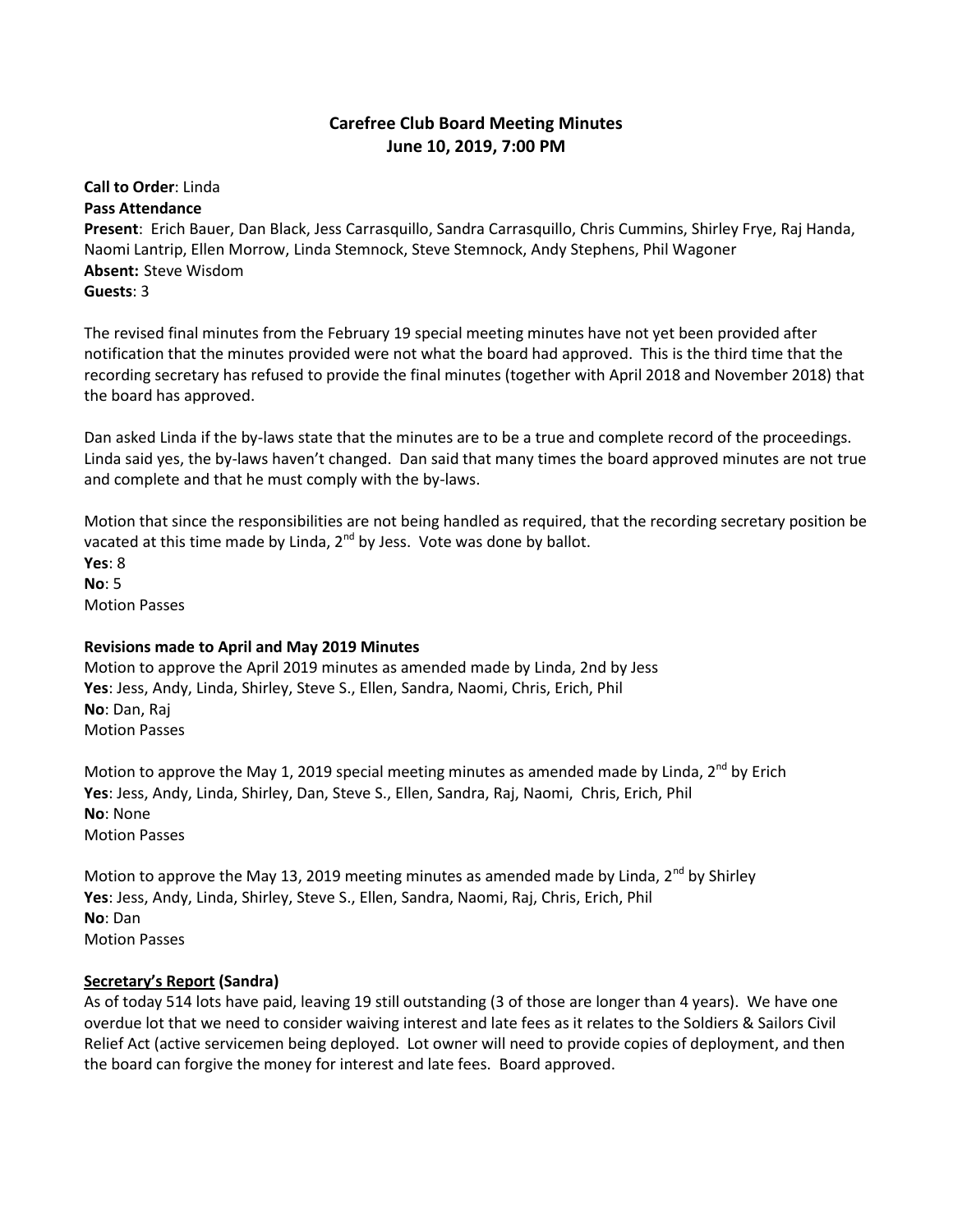In early June, Sandra made reminder calls to those still outstanding and have collected on eight more lots (included in the numbers above).

Some interesting stats: 925 adult pool passes have been issued; 177 children under age 11 were added to their parent's pass, 211 youth passes have been issued; and 106 metal tags were given to those age 11-15 years of age. Nineteen lots paid via the website this year; 27 lots which paid via web last year did not pay that way this year; the majority sent checks in before the website went down; six lots paid via website both years.

Ex-wife of lot owner who paid the dues for her now deceased husband who is requesting a refund provided a letter from her attorney said a reverse mortgage company owned the house, but the ex-husband is still on deed. Ex-wife should be getting refund from reverse mortgage company. Sandra will contact the ex-wife since we don't have enough information to make a decision at this time.

### **Treasurer's Report (Chris)**

Chris reported that most assessment payments have been received and processed. She refunded the late payments for lots that paid the late fee after May 1 and before May 14 (8 lots, 4 more checks outstanding). Big chemical bill received for pool maintenance.

Motion to approve the April, 2019 financial report made by Naomi,  $2^{nd}$  by Linda.

**Yes:** Jess, Andy, Linda, Shirley, Steve S., Ellen, Sandra, Naomi, Raj, Chris, Erich, Phil

**No:** None **Abstain:** Dan, Raj Motion Passes

May 2019 financial report presented.

## **Committee Reports**

#### **Pool (Linda)**

- The new baby pool filtration pump was installed, but does not yet have the bill from the company that installed it. Plumber called for leak in water lines prior to filling the pool. An electrician was called to replace frayed wiring in the power supply box that services the baby pool. Called an electrician out again to replace circuit breakers that service the baby pool. Everything running well now. There is a leak in the water fountain (in decking) that will need to be repaired. Water aerobics has started. We've passed the water tests. Erich posted the forms needed for pool staff employment online instead of Linda having to make copies of all of them, so much easier. Tax and employment forms for guards have been taken to accounting firm that does our payroll.
- Concession has been going well have expanded the snack selection. About \$700 in sales through June 8.
- Thanks to Jess for picking up the mulch for the gardens.

#### **Grounds (Jess)**

 Jess thanked Andy for volunteering to paint over the graffiti in the parking lot, but Andy said someone else must have done it since he was out of town.

#### **Newsletter (Ellen)**

- Ellen will send the second quarter newsletter in the next day or two to Erich to post.
- Third quarter newsletter articles due July 1.

#### **Activities (Linda)**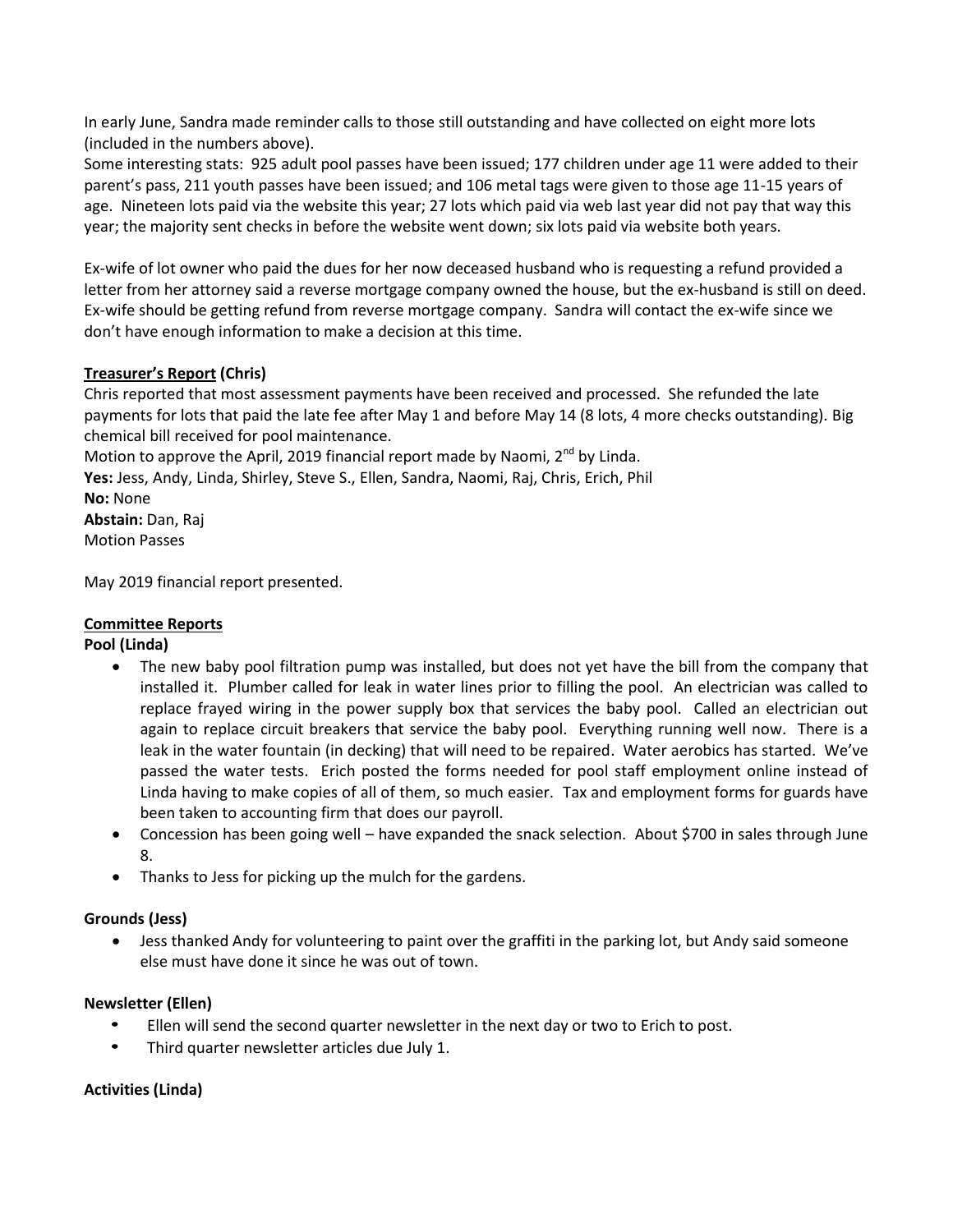Next event is the 4<sup>th</sup> of July cookout. 75 attendees for the ice cream social. Shirley had offered to help with the ice cream social on the original date, but went with rain date. Naomi had also offered to help and Terri Wagoner and Chris showed up to help. Thanks to all.

#### **Web (Erich)**

 Erich reported that our website has been back on the original server for 2-3 weeks. Saved links to our website didn't work while on the backup site, but work now. Additional security has been added by the server company. Nightly backups are in place. This server company allows 1,000 emails to be sent at one time, most don't allow this, and it was a big reason to return to that company. They are a top-rated server for the cost.

#### **Clubhouse (Steve W.)**

• No report.

### **Swim Team (Erich)**

132 swimmers have registered and the season is going well.

#### **Old Business**

- Center Grove High School decided not to have a fundraiser at our pool.
- Additional cameras: for improved security, we may be able to go with point-to-point antennas instead of Wi-Fi for cameras that we can't hardwire. Will look into three more cameras: back parking lot, better angle for main parking lot, and license plate camera. Cameras for playground area may be considered later.

#### **New Business**

 Linda reported that she had received a letter on June 3 (shared with officers) from an attorney on behalf of some Carefree members. They are questioning the board's interpretation of the 10% pertaining to capital expenditures and having two members from the same household on the board. They want details on how we are going to comply with the concerns and may seek court action if not corrected. Linda said that while this matter is being worked on, other business is going to be put on the back burner for the time being until we get this resolved. Ellen asked for clarification and Linda said that other things, including the by-laws that Ellen specifically mentioned, were going to be put on the back burner because this is going to take some time. We will not be taking on new things at this time.

Motion to engage the services of an attorney and increase the amount in Legal Expense from \$500 to \$5,000 for legal services pertaining to this matter made by Linda,  $2^{nd}$  by Jess. **Yes**: Jess, Andy, Linda, Shirley, Steve S., Sandra, Naomi, Chris, Erich, Phil **No**: Dan **Abstain**: Raj, Ellen Motion passes

Motion to create a legal committee to lead the work on this matter consisting of Chris, Sandra, Naomi, Jess, Linda and Andy made by Linda, 2<sup>nd</sup> by Erich. **Yes**: Jess, Andy, Linda, Shirley, Steve S., Ellen, Sandra, Naomi, Chris, Erich, Phil **No**: Dan, Raj **Abstain**: None Motion passes